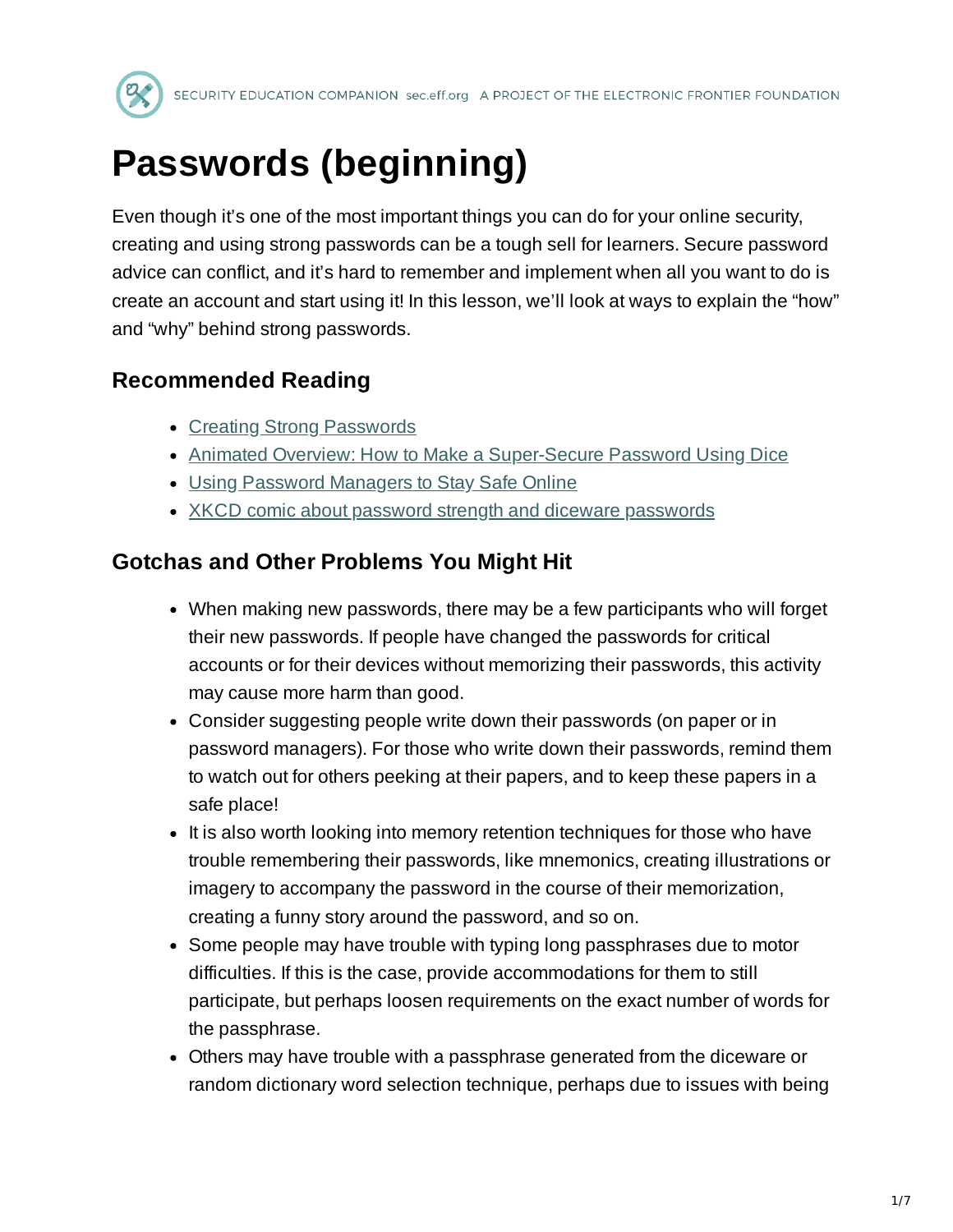able to spell the word. Consider making an accommodation by helping them to choose another more familiar, but still sufficiently random, word.

## **Learning Objectives**

Learners will:

- Be able to give examples of weak passwords.
- Be able to describe how weak passwords are easy for attackers to guess.
- Be able to describe why it's a risk to use variations of the same **password** across different accounts.
- Be able to explain the dangers of giving honest answers to "security questions."
- Be able to describe what makes a strong password.
- Be able to explain why the randomness of using dice or a book is effective at producing a secure **passphrase**.
- Produce a highly secure passphrase.

### **Prerequisites**

- If you plan to have learners actually generate their own passwords and phrases, then they should bring their devices and have password managers installed on them (see module on password [managers\)](https://sec.eff.org/topics/password-managers).
- $\bullet$  Learners should have a general understanding of what a **web browser** $\Omega$  is, and familiarity with logging into a website.

### **Ratio**

Instructor: Learners 1:4 (Four people to one instructor)

### **Suggested Materials**

A visible note-taking area, such as a whiteboard.

A computer and projector, if showing external resources to participants.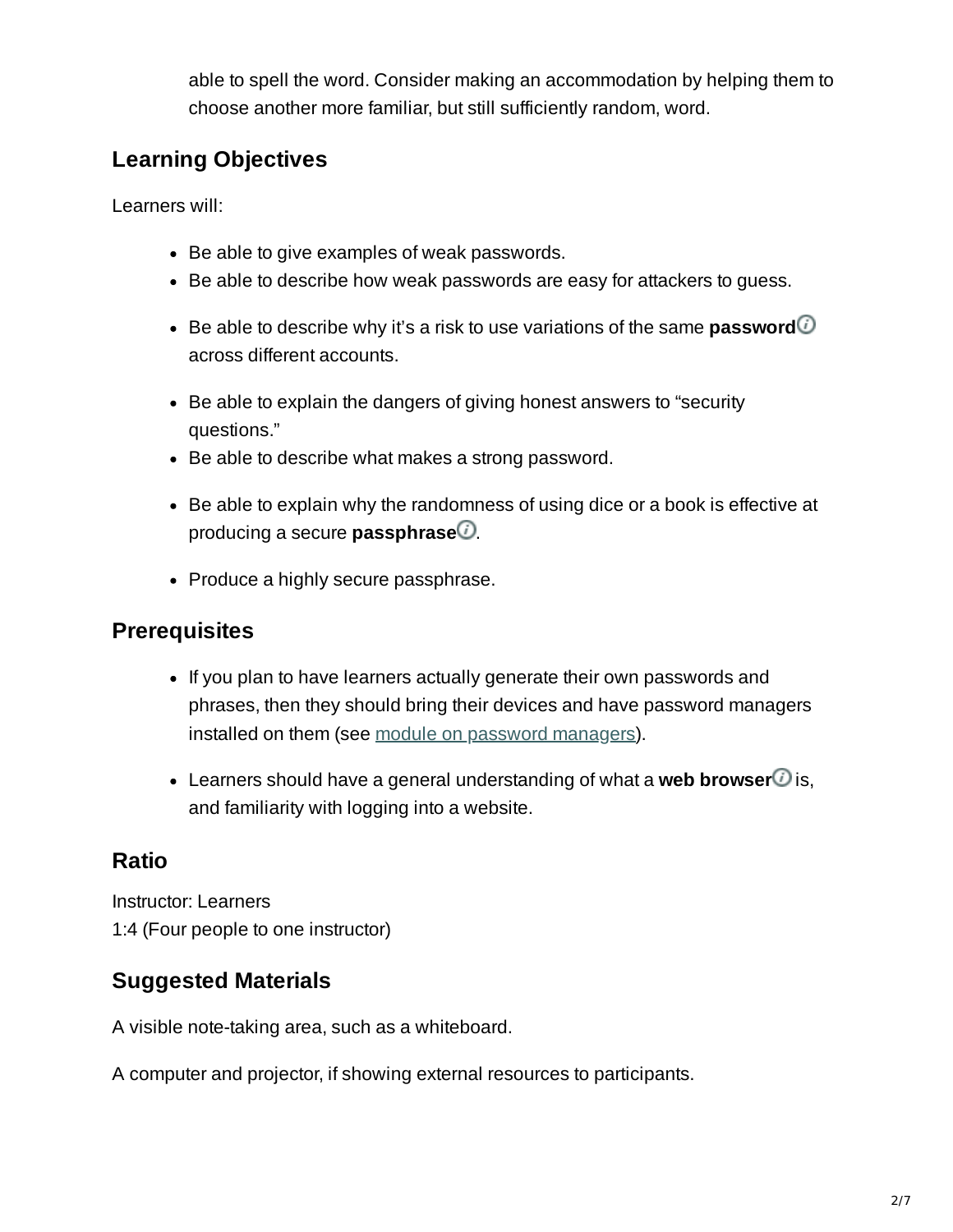# **Lesson Content**

### *Warmup: Partner Introduction*

Write down three questions in a visible place, like on a board or in a slide:

- 1. Your name and pronouns
- 2. What you ate for breakfast
- 3. What was the first time you created an account for a website? Did you make a password? If you feel comfortable sharing that first password, what was it?

Pair everyone off and have them tell each other their answers to the questions. Then, go around the room and have everyone introduce their partner to the room; e.g.: "This is Naima. She ate eggs for breakfast. The first time she made a password was in 3rd grade for a website for going on adventures with a cartoon pet. The password was 'iamcool.'"

Things you'll learn from this ice breaker:

- How social the participants are; how much they enjoy working in groups.
- Whether they all know what passwords are.
- How good they are at following instructions and remembering details.

Part of what's fun about this icebreaker is that people are better at remembering than they think they will be. When you're explaining how to remember a passphrase later on, you can remind them how easy it was to remember random details about their partners.

### *Activity: What is a Weak Password?*

The facilitator can use a whiteboard for this activity, or jot comments down on a piece of paper during this activity.

#### **Narrow View: If Someone Knows You, What is a Weak Password?**

The facilitator can allot between 2-4 minutes for each discussion item. We recommend giving a specific time limit to contain the discussion.

Facilitator: "In your pairs over the next [X] minutes, I'd like you to take turns answering the following questions:"

1. "Have you been able to guess someone's password before, based on things you knew about them, like when they were born, what their favorite animal is,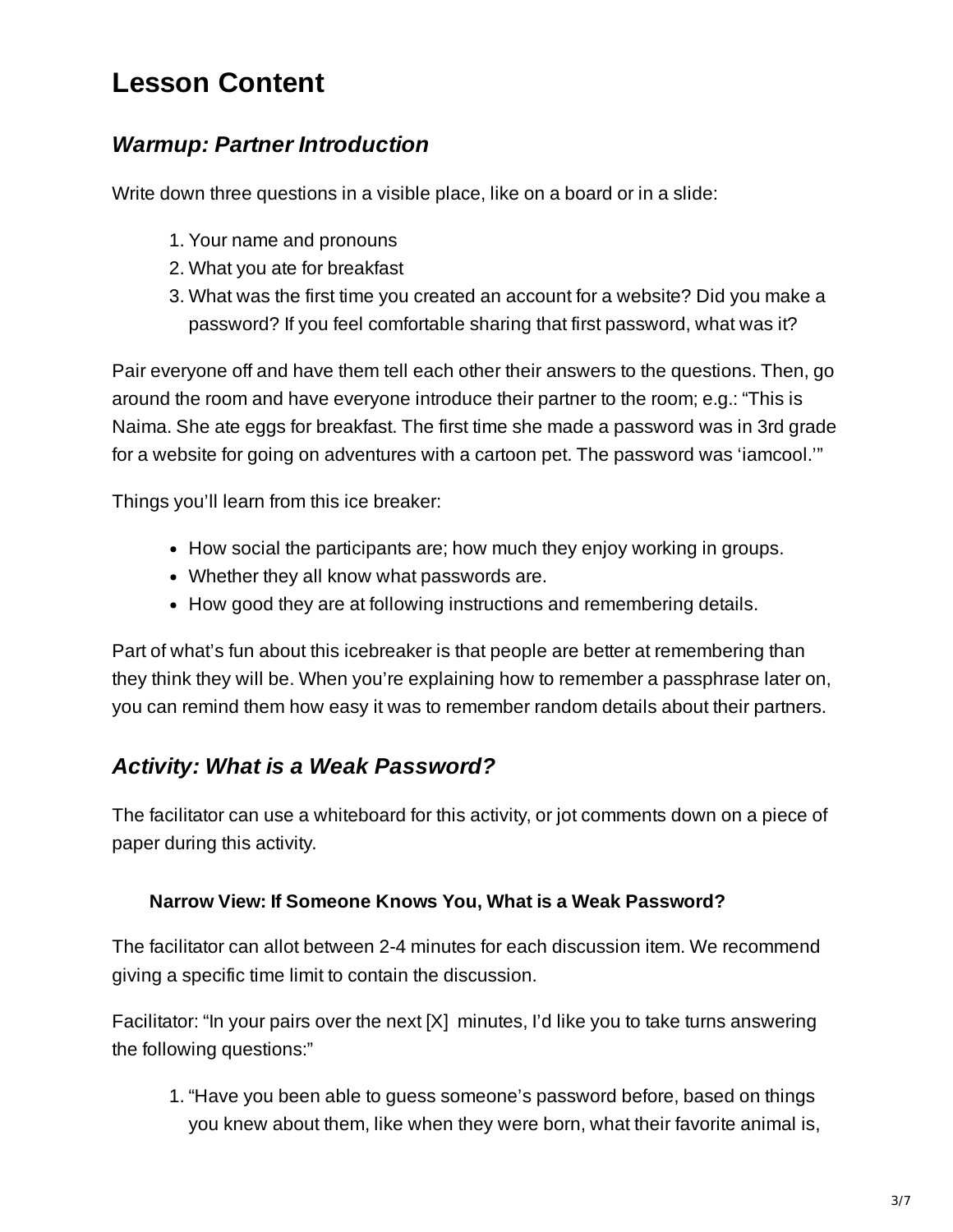what their favorite song is, or their interests?"

- 2. "Has someone ever shared their password with you, and you were completely unsurprised about what their password was?"
- 3. "Think about someone you know very well. Would you be able to answer their security questions on their behalf?"

After the pairs have discussed, the facilitator can check back in with the group. The facilitator can ask for volunteers to (without disclosing the password itself), share an anecdote of an "easy" or "unsurprising" password.

Facilitator: "Still in your pairs, I'd like you to discuss the following over the next [X] minutes: If someone was to do a Google search about your friend in that scenario, or to look at their social media accounts, or look around their desk for hints, would they be able to guess that friend's interests? Would any of those interests lead them to hints for their passwords? Would any of those interests lead them to hints for their security questions?"

After the time allotted, the facilitator can check back in with the group.

The facilitator can ask participants to raise their hands in response to a question, or have them stomp their feet or clap.

Facilitator: "Show of hands: How many of you would be able to find out information about your friend's passwords, based on the type of information that they are unaware they share about themselves?"

### **Wide View: If Looking at the Data, What is a Weak Password?**

Facilitator: "What's your guess: What are some of the most common passwords? In your pairs, over the next [X] minutes, I'd like for you to come up with at least five passwords that you feel the majority of people will pick. Which passwords do you think other people are likely to pick?"

Facilitator will check in with the group after the time is up. "What did you come up with in your pairs?"

Facilitator will write down the passwords on the board. The facilitator can occasionally ask: "Did anyone else have this password as one of their most common password guesses?" and highlight it. The facilitator can choose to a star next to the word each time someone raises their hand.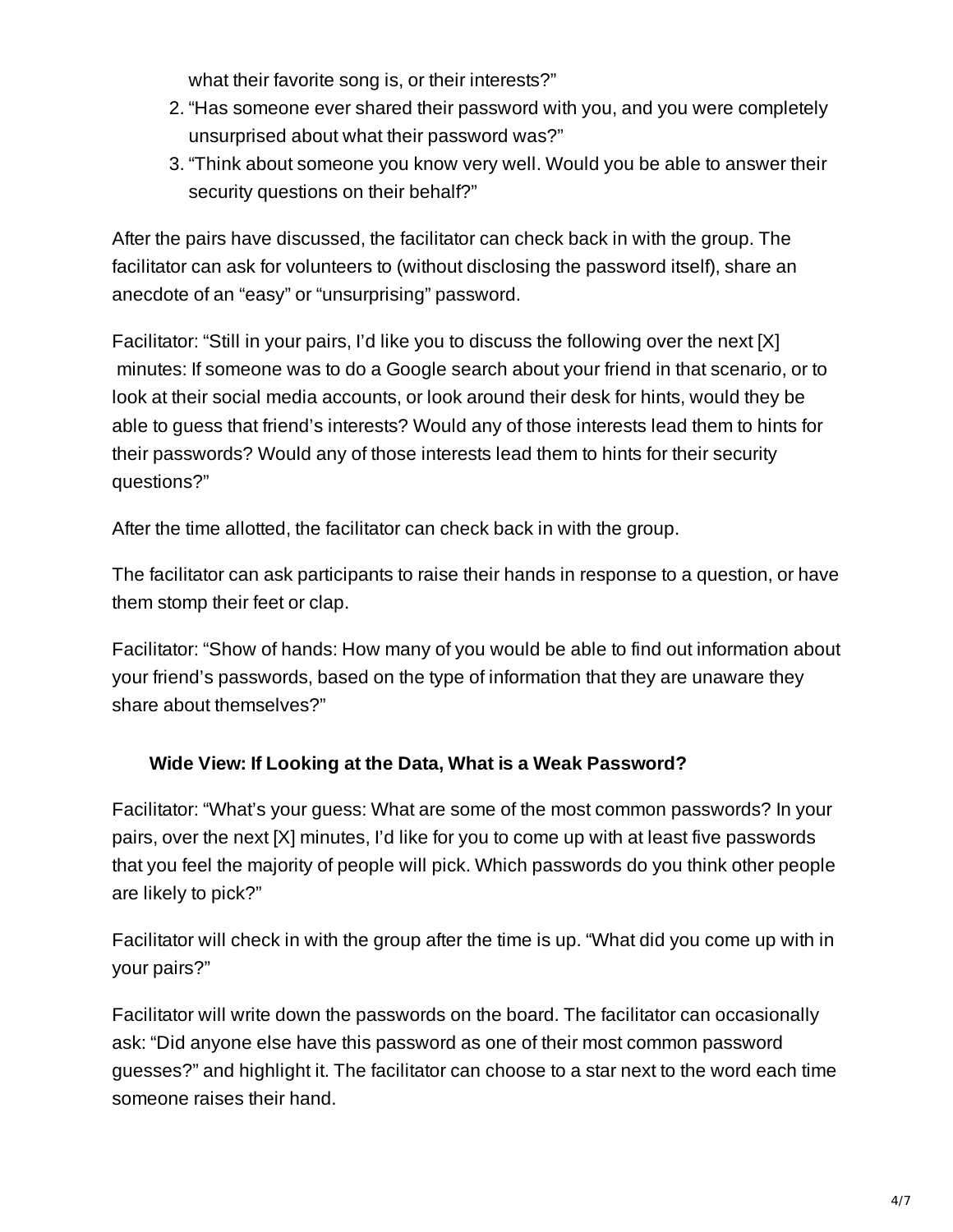Learners will likely come up with variations on the spelling of "password", common placements of keys on the keyboard ("qwerty"), sequential numbers "123456", commonly used phrases in pop culture like "open sesame" or something less appropriate, maybe even words included on the webpage like "admin", and "Facebook."

The facilitator can prompt the learners. "What about favorite sports? Favorite colors? Popular names? Quotes from a movie or book? Song lyrics?"

Facilitator: "In your pairs, I'd like you to discuss over the next minute: How do you think people are able to determine what the most common passwords are?"

Facilitator will check back in after the allotted time and ask for volunteers. "What did you come up with?" Facilitator will wait for participants to come up with the idea of a leak, or the breach of a website's databases.

If there is a major database breach in the news (e.g. Yahoo! In 2013, Adobe in 2013, and LinkedIn in 2012), the facilitator can use it as a discussion point for why strong passwords are important, and why it's important to have unique passwords across accounts.

### *Activity: What Can You Do With Weak Passwords?*

The facilitator can then show the live site for https://haveibeenpwned.com/, which has a huge database of passwords obtained from major breaches.

Facilitator: "Breaches can be very valuable sources of information in revealing people's password habits. Unfortunately, the vast numbers of passwords show us that we are all quite predictable in how we choose these secret and valuable codes."

Facilitator explains: "Let's say that you just learn about a breach of a major social networking site, and the passwords, security questions, and answers, and the associated emails of a couple million users are now suddenly available as a downloadable file. And oh no! The website did not use strong **encryption** for this sensitive data. This is a *lot* of information. Let's say, in this scenario, *you* are an attacker looking to make some money."

Facilitator: "In your pairs, you have [X] minutes to discuss: What could you do with all these emails, security questions, and passwords? I'd like for you to come up with a few scenarios. What value would this information hold for you?"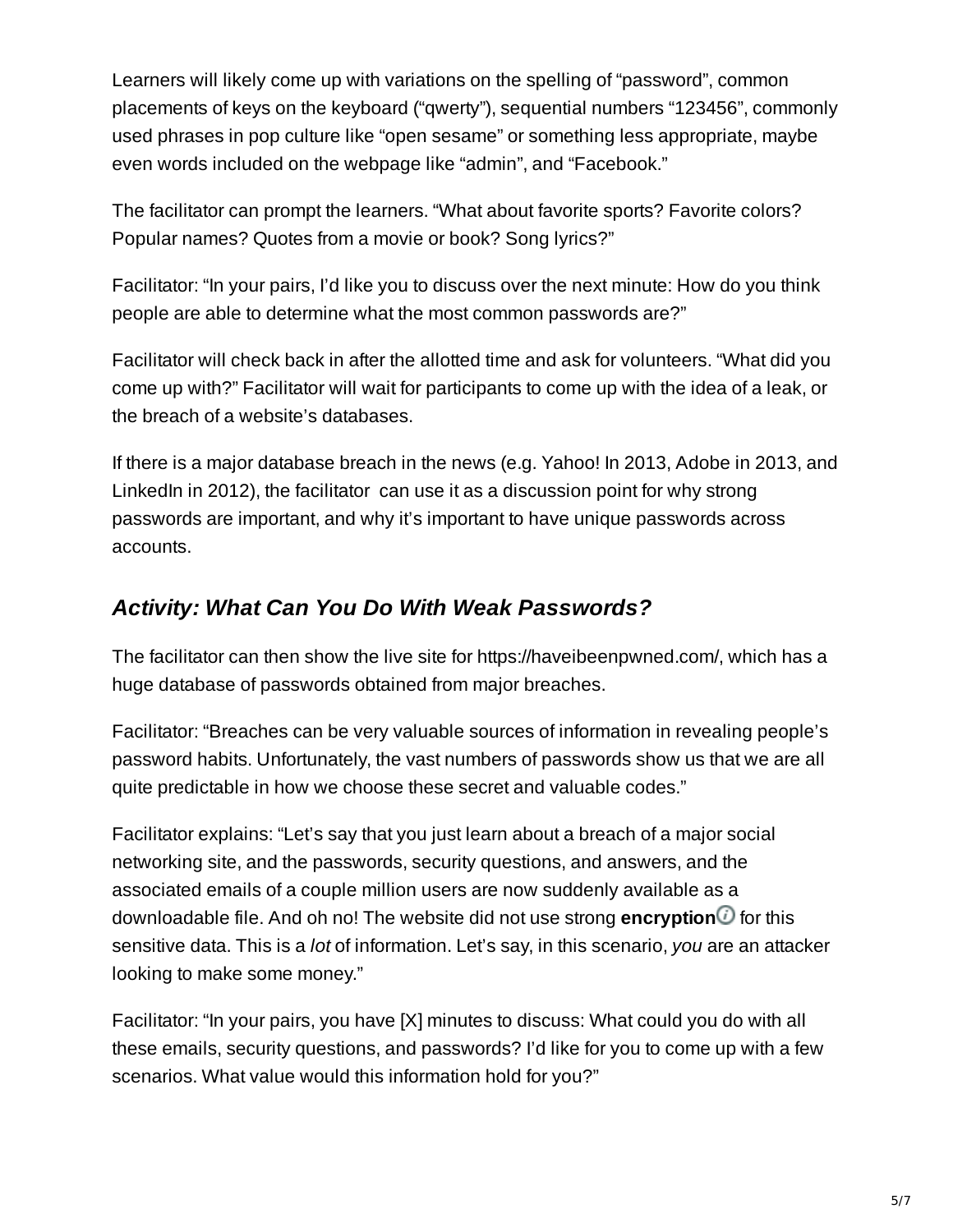The facilitator checks in after the time allotted, and asks the question again: "What did you come up with? How will you use those emails and passwords? How will you use those security questions and answers?" The facilitator waits for participants to respond. They may have a variety of answers, ranging from "look out for usernames of note," "try to find someone valuable," "share that information with a network of other attackers," "try all these password combinations on other associated accounts," and so on.

The facilitator can feel out where the discussion goes, and give participants the opportunity to think about how a malicious actor views their account details when it is at scale.

Facilitator: "Let's talk a little bit about the capabilities of an attacker. This is a numbers game, and the attacker in this scenario is counting on humans being fairly predictable. Many people use the same password across different websites, maybe adding a few numbers at the end, or swapping a letter with a number. It is a fairly common practice for attackers to "brute force" their way into as many accounts as possible: that is, the attackers use passwords from these leaks across as many associated emails in different websites as possible. They're able to do so fairly quickly with their computers plugging in the account information for them. They're able to write a script for their computers to add those numbers at the end of passwords, or to swap numbers with letters, and so on. They're able to pull from known common words, from common quotes and phrases."

Facilitator: "You might remember *[insert hack where millions of account passwords, IDs, and associated information were taken here—facilitator can browse news sites and share a screenshot of the headline, or browse around the breaches in HaveIBeenPwned]*. When something like this breach happens, what can you do?"

Participants' responses may range from: "nothing" and "delete your account," to the more proactive suggestions of "monitor account information," "set up **two-factor authentication**  $\mathbb{C}$ ," or "change your password." The facilitator can encourage the latter three behaviors, and mention that users can take advantage of the three options if they are available for a given service.

Facilitator can use the suggestion of "change your password" to prompt the discussion of: "What could you change your password to?"

### *Knowledge Share: What is a strong password?*

Facilitator: "Let's say that you've decided to change your password. Keep in mind that you've learned: